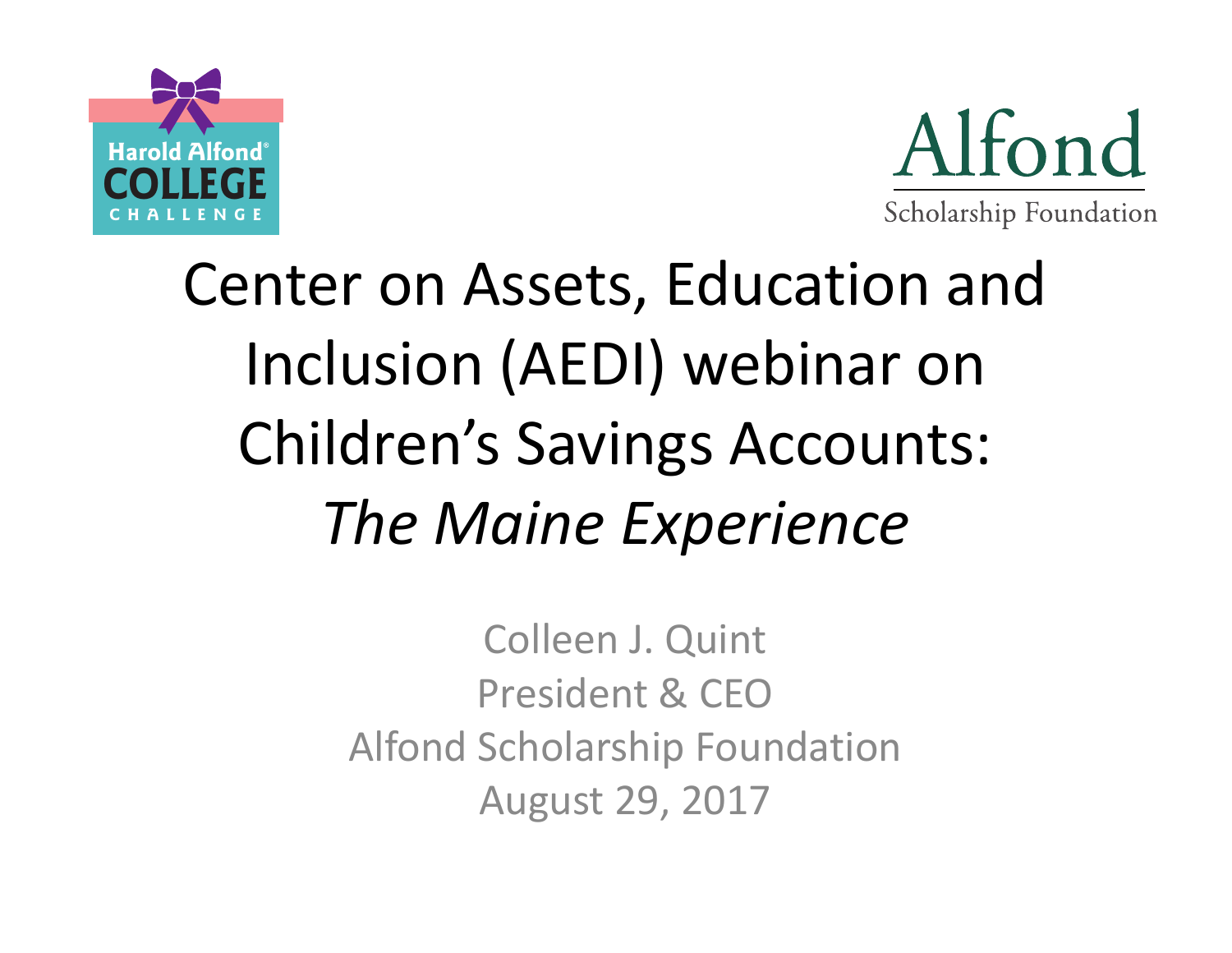## The Harold Alfond College Challenge

- We award \$500 at birth to all babies born as Maine residents
	- Universal, statewide, automatic
- Vision of businessman and philanthropist Harold Alfond
	- $-$  He gave \$500 for college to each of his grandchildren at birth
	- $-$  "Why shouldn't every Maine baby have what my grandchildren have?"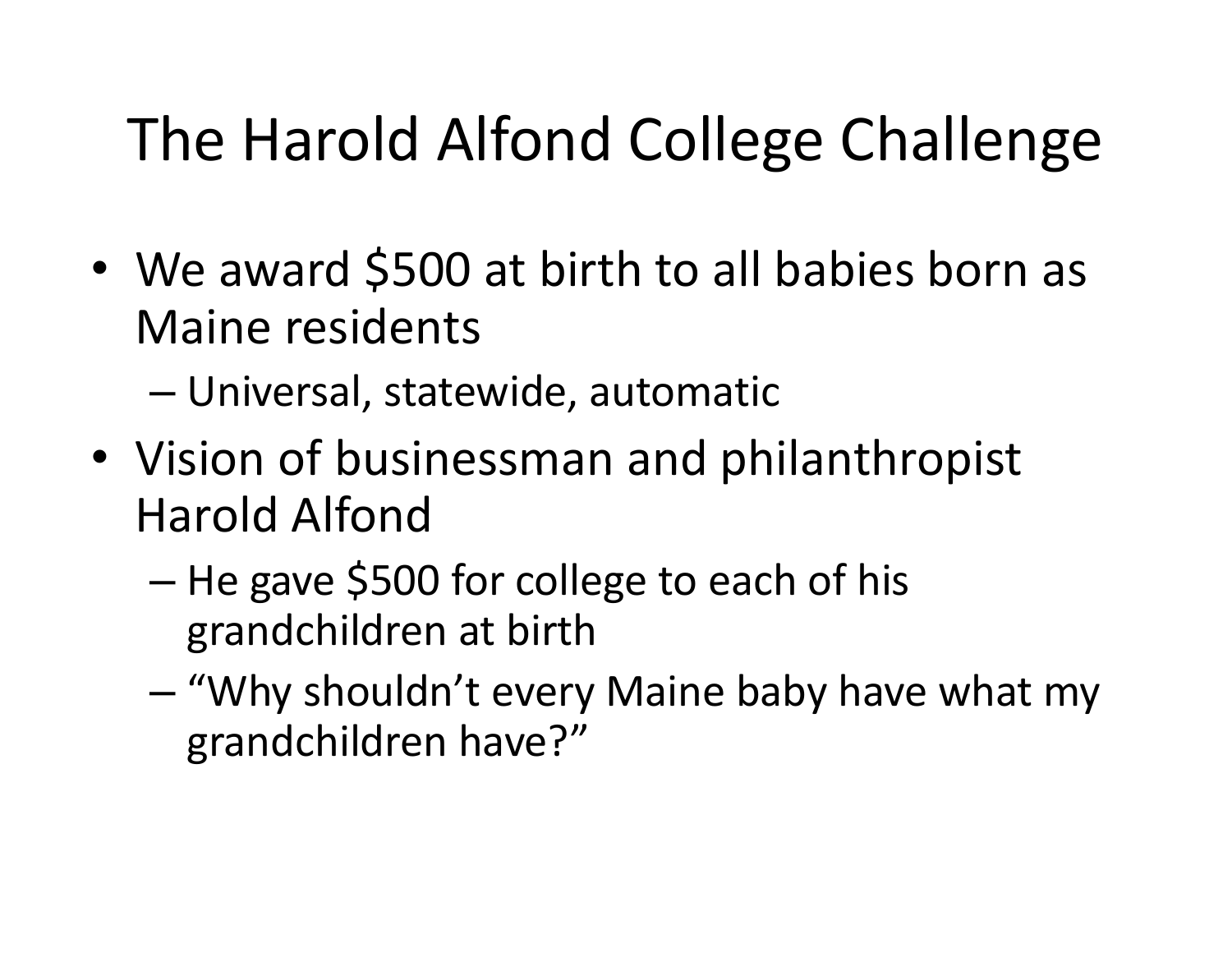# Harold Alfond College Challenge: **History**

- 2008: Pilot year for awarding \$500 Alfond Grant at birth to all babies born at 2 hospitals in Waterville, ME for whom a Maine 529 account was opened by their  $1^{st}$  birthday – an "opt-in" model  $(n = 399)$
- 2009: Expanded to awarding the Alfond Grant statewide for all Maine resident babies - same "opt-in" model  $(n = 24,706)$
- 2013: Transitioned to "automatic", universal award of Alfond Grant to all Maine resident babies  $(n = 48, 847)$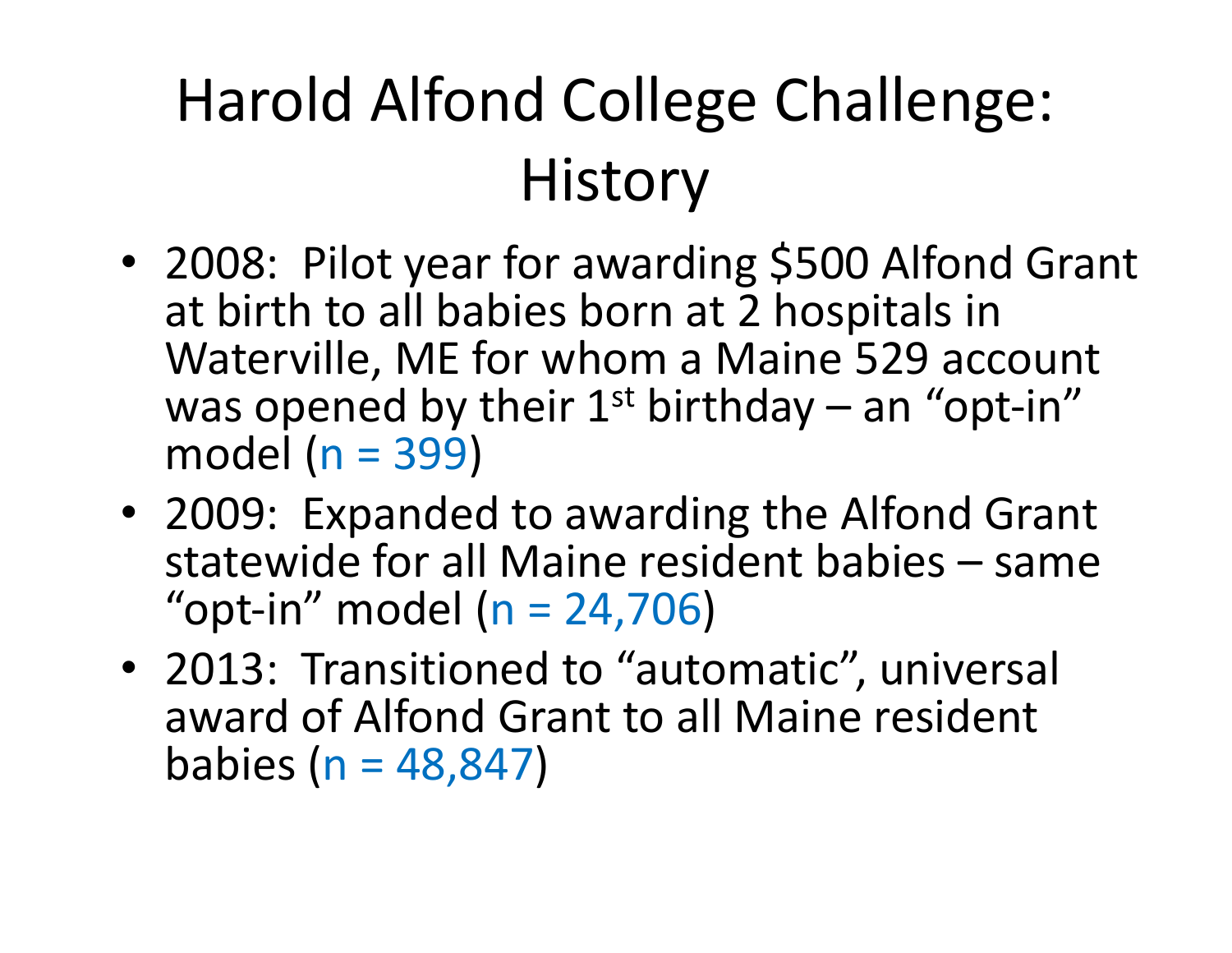# Totals

- 2008-2012 (opt-in model)
	- **► \$12.5 million** in Alfond Grants
	- Ø **25,000 Maine babies**
	- Ø A "take rate" of about **40%**
- Totals as of August, 2017 (cumulative)
	- **► \$38 million** in Alfond Grants
	- Ø **76,000 Maine babies**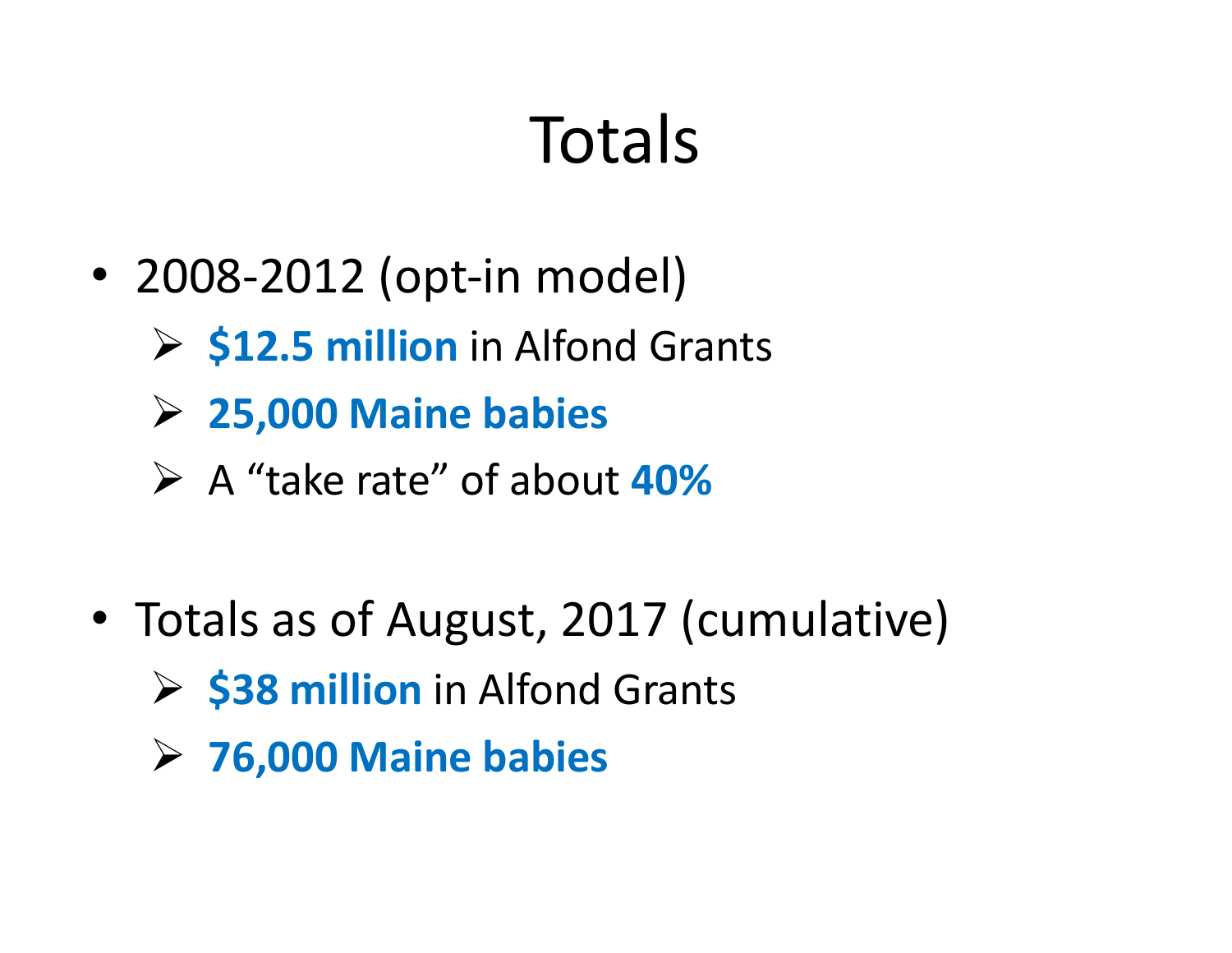### Who's involved and How do we do it?

- The Who
	- $-$  A private family foundation: The Harold Alfond Foundation
	- A not-for-profit: The Alfond Scholarship Foundation
	- A quasi-governmental agency: The Finance Authority of Maine (FAME)
- The How
	- $-$  Birth data goes to FAME, which maintains database
	- We fund \$500/baby into an omnibus account owned by ASF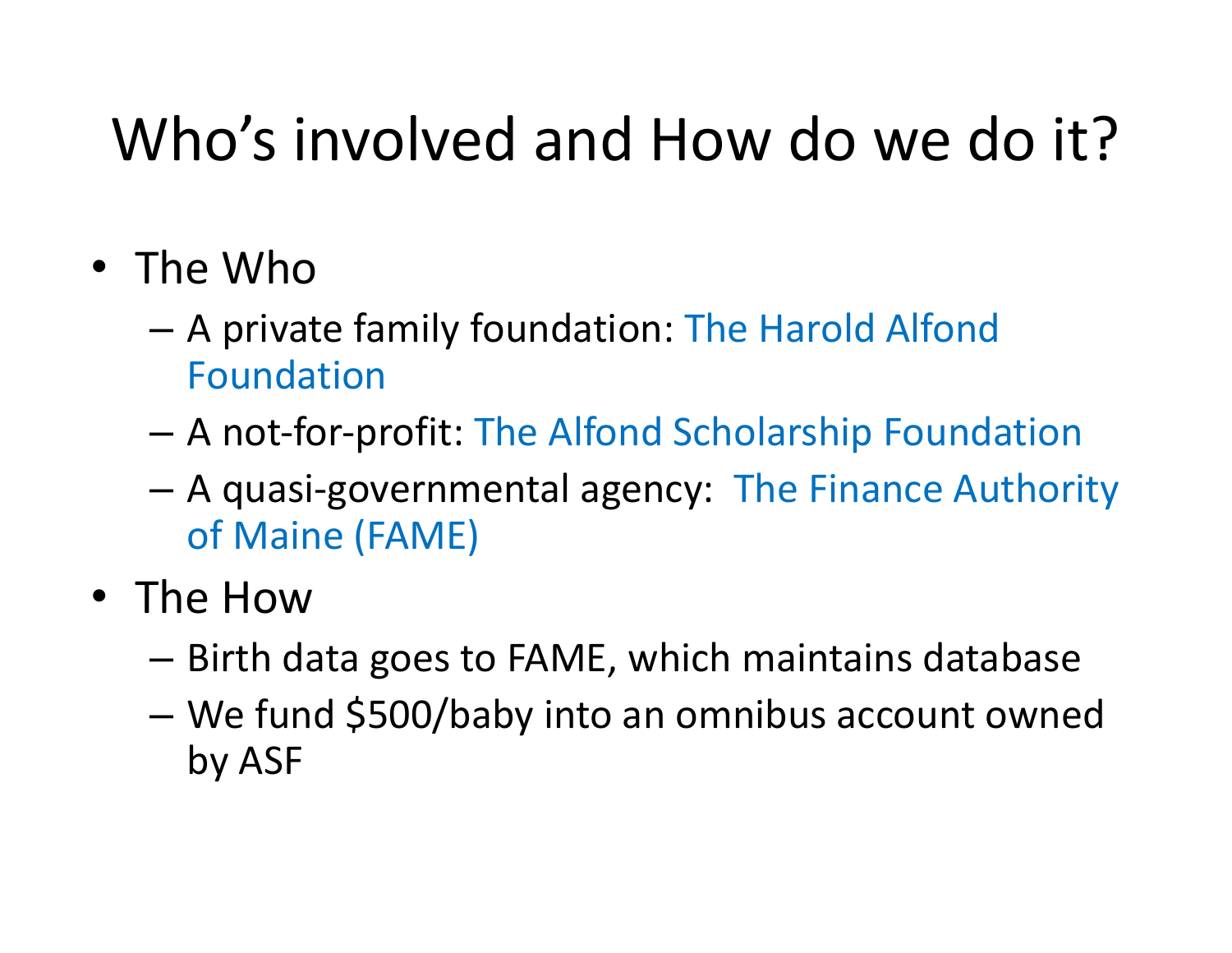#### The Program

- Three core elements to the program: Enrollment + Family Savings + Education Messaging
- 12,000 new babies each year x 1 staff person at  $ASF = "low-touch" model!$
- Enhance with
	- Communications
	- Technology
	- Partnerships

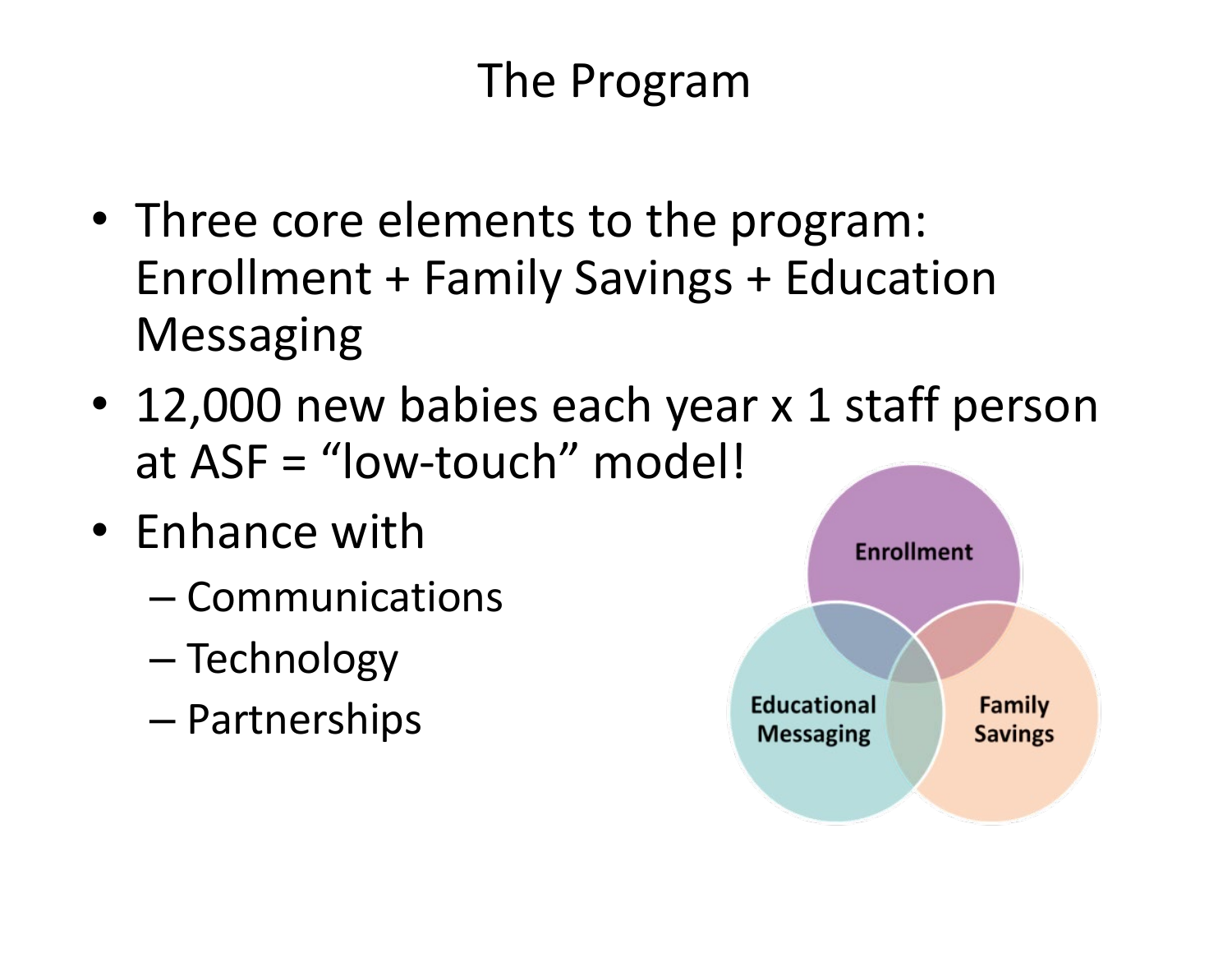

#### **HELP [B's First] SUCCEED!**

This Alfond Grant Update is being brought to you by the Alfond Scholarship Foundation which has invested a \$500 Alfond Grant for your child's future.

[First] [M.] [Last] [Address] [City], [State] [Zip]

Alfond Grant Update for: [B's First] [B's M.] [B's Last]

#### **Alfond Grant**

| <b>Alfond Grant</b> | <b>Original Value</b> | <b>Change in Value</b> | <b>Current Value</b><br>as of [6/30/16] |
|---------------------|-----------------------|------------------------|-----------------------------------------|
|                     | \$500                 | [\$94.25]              | [\$594.25]                              |

The Alfond Grant is invested by the Alfond Scholarship Foundation for the benefit of grant recipients, including [B's First]. Although [B's First] has received the Alfond Grant, [B's First] does not have an individual account in the NextGen College Investing Plan®. Families who want to save for their children's future education must have their own college savings account in order to make their own contributions. To learn more about how family and friends can contribute to a college savings account for [B's First], visit 500ForBaby.org.

The Finance Authority of Maine (FAME) assists the Alfond Scholarship Foundation in administering the Alfond Grant.

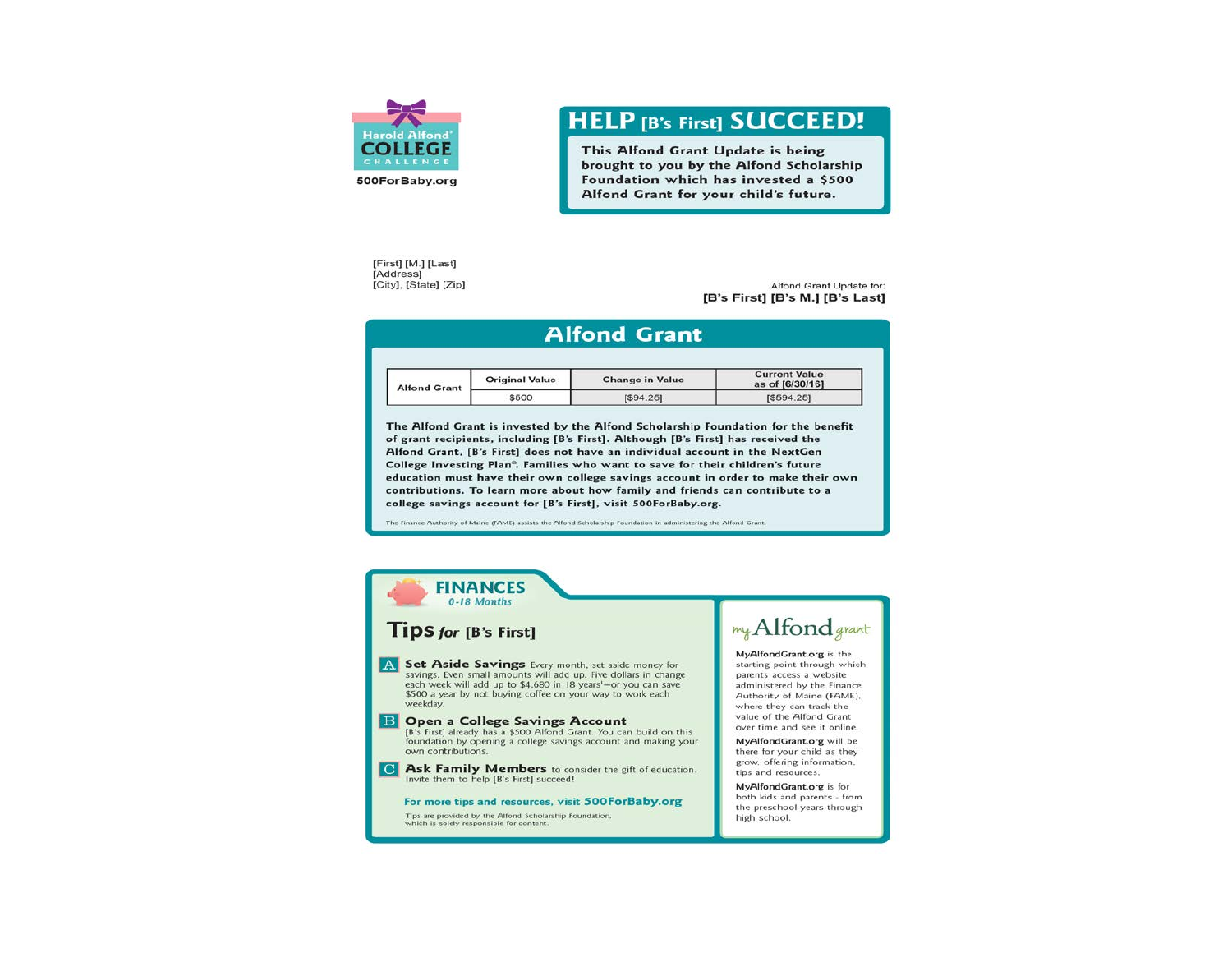## www.500ForBaby.org

| æ<br>$\frac{m}{2}$<br><b>LEARN</b><br><b>NEXTGEN</b><br>EUGBLITY CONTRIBUTE<br>CONTACT<br><b>FAMILY</b><br><b>Harold Alfond</b><br>COLLEGE                                                                                                |
|-------------------------------------------------------------------------------------------------------------------------------------------------------------------------------------------------------------------------------------------|
|                                                                                                                                                                                                                                           |
|                                                                                                                                                                                                                                           |
| \$500 Alfond Grant<br>А<br>for your baby's future!                                                                                                                                                                                        |
| Maine Moms, update<br>Your baby is destined for success! Every baby born a Maine resident will<br>your contact info!<br>have a \$500 Alfond Grant automatically invested for his or her future<br>- CUCK HERE -                           |
| education expenses." That means a head start on a bright future! Follow<br>the path and see how you can help your baby succeed.                                                                                                           |
| <b>Your Baby's</b><br>Path to Success<br>k.<br><b>START HERE</b>                                                                                                                                                                          |
| <b>Open a NextGen</b><br>A \$500 Alfond Grant will be invested<br><b>College Investing</b><br>for your child's future.<br>COLLEGE<br>Plan <sup>®</sup> account!                                                                           |
| - CUCK HERE -<br>As your belty grows & learns, there are a lot of ways<br>you can help! We'll share helpful tips along the way.                                                                                                           |
|                                                                                                                                                                                                                                           |
| Start inventing in your child's future.<br>Every little bit helps.<br><b>My Alfond</b>                                                                                                                                                    |
| The Alfand Grant is for your child's<br>As they grow,<br>education after high school.<br>visit MyAlfondGrant.org for<br>information, tips, and                                                                                            |
| resources.<br>With education after high school, your child<br>can follow many paths to future success.                                                                                                                                    |
| Make your child's future dreams com                                                                                                                                                                                                       |
| "The Altimal Create is not automatic in all circummanous and is also available in languad other                                                                                                                                           |
| нова   шленнове   нар $\parallel$ митальнове<br>сальное   шленату   сантавите   навыт веколюсев сомметаль   манастичнев                                                                                                                   |
| Copyright # 2017 Private Policy Lucitions Terms & Conditions Developed funding the filtrations at PD<br>Harold Alfoni College Challenge, on Finance Authority of Marie, P.O. Box 945, Augusta, MI 94332 2946.<br>1400-228-2154<br>FAME    |
| <b>ARPOVSION</b>                                                                                                                                                                                                                          |
| Next<br>Centra is a Section 529 plan administered by the Finance Authority of Maine<br>(FAME), Before you investigate the percent request of Next<br>Central Edge at (877) 463 9843 and read it correlably. The Program Description<br>Me |
| NextGen is available to self-directed investors, in the Client Direct Series or through<br>Amendal advances in the Client Select Series, Each series offers different investment<br>options, each with its own sales charges, fees a      |
| Merrill Edge® is available through Merrill Lynch, Pierce, Fenner & Smith<br>Incorporated (MLPF&S), and consists of the Merrill Edge Advisory Center<br>(Investment guidance) and self-directed online investing.                          |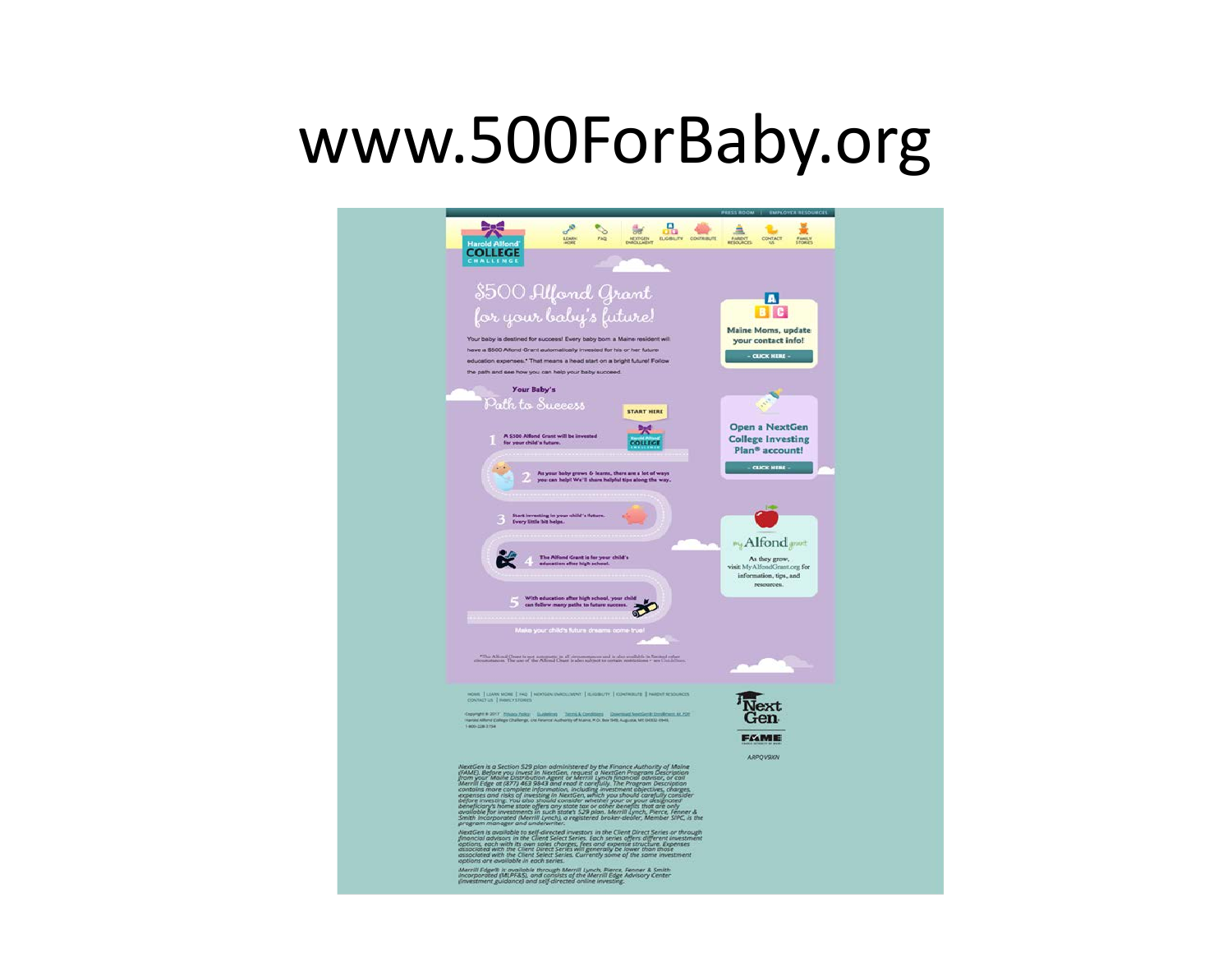#### www.MyAlfondGrant.org



Prince/Policy | @ Copyright 2014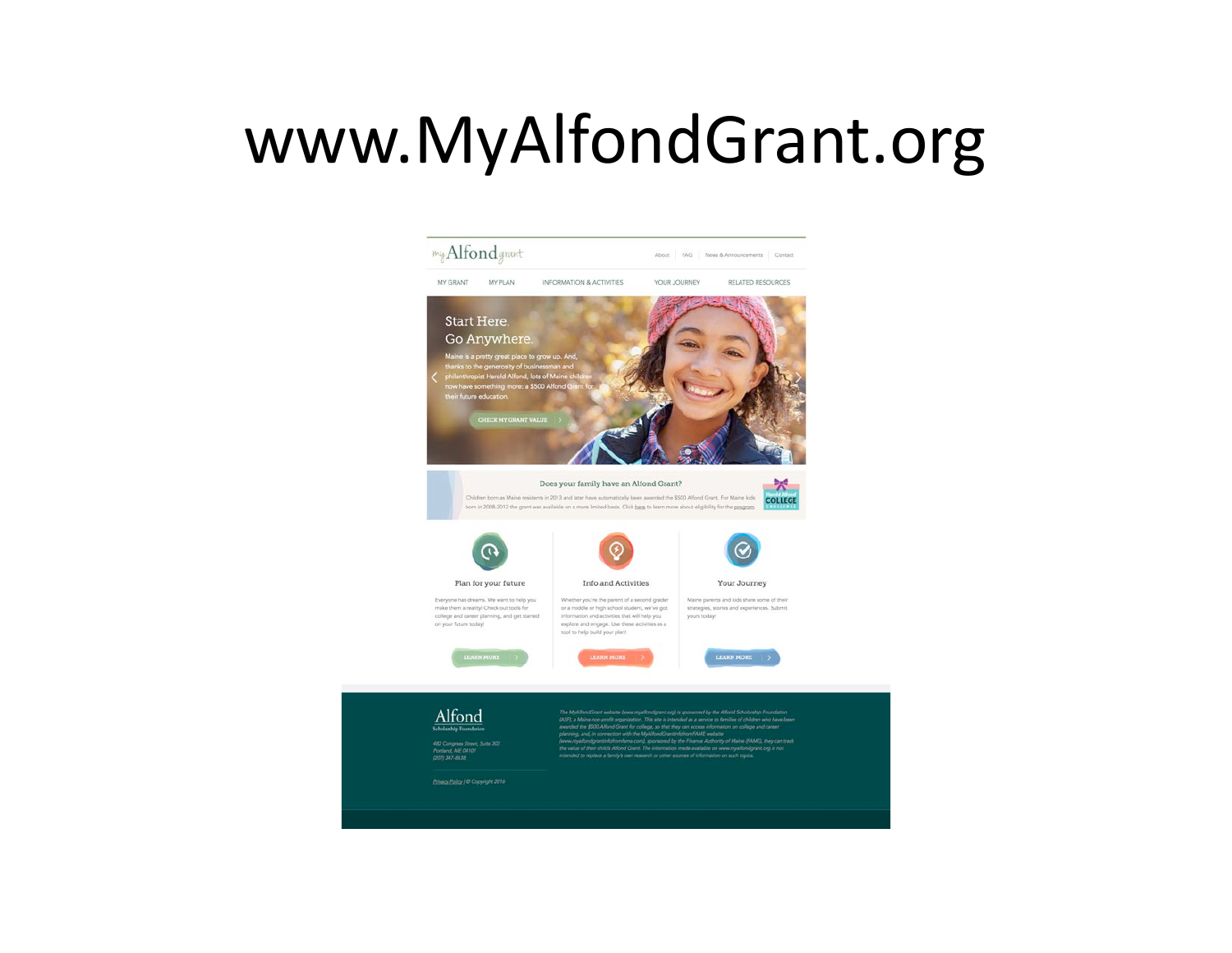# Partnerships

- Hospitals
	- $-$  Raise awareness, share information (congratulations card + contact card) and collect contact information
- Foundations
	- $-$  Support outreach efforts by providing seed/incentive grants to targeted families
- Family-serving organizations
	- Head Start
	- Libraries
	- Schools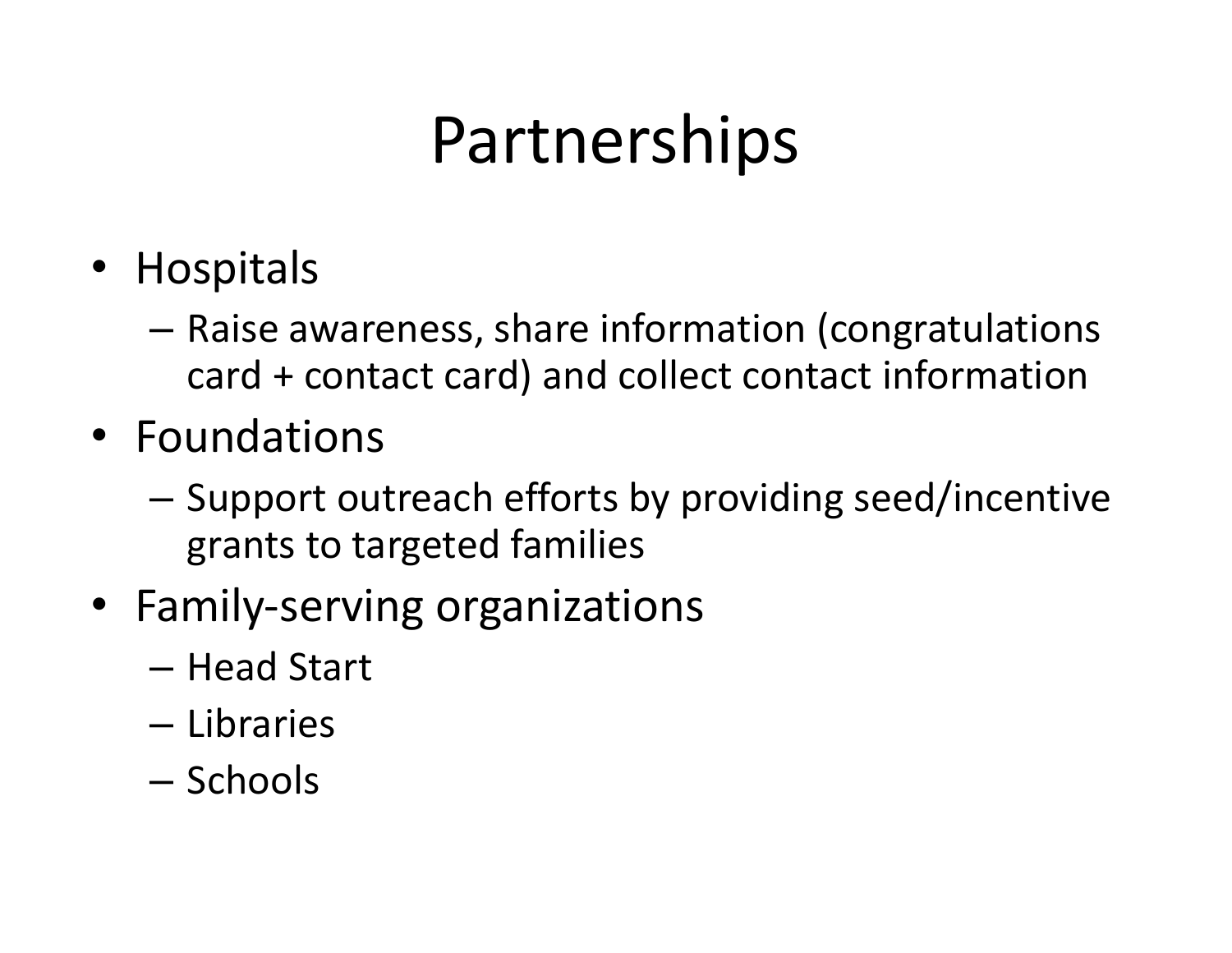# What's on the horizon?

- Oldest kids are entering 3<sup>rd</sup> grade in Fall, 2017
- First of our "universal babies" enter Kindergarten in Fall, 2018
- Pilot year babies enter middle school in Fall, 2019

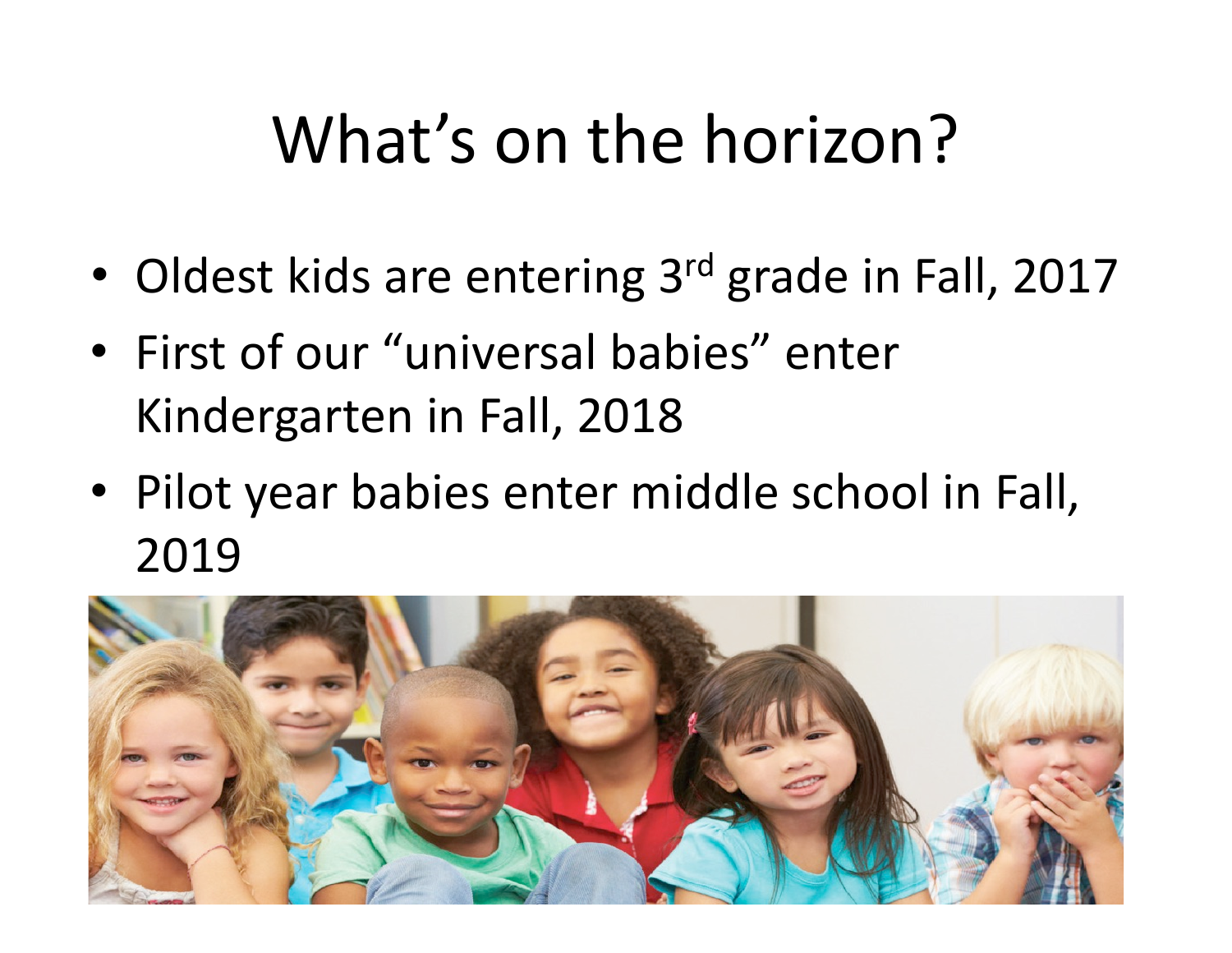# The Maine Context

- Population
	- 1.3 million people
	- 94.8% white
		- Approximately 25% of students in both
		- Portland and Lewiston are
		- English Language Learners
	- $-$  Predominantly rural
	- Median HH Income: \$49,331
	- Maine has largest population in New England of children living in low-income, working families: 42%

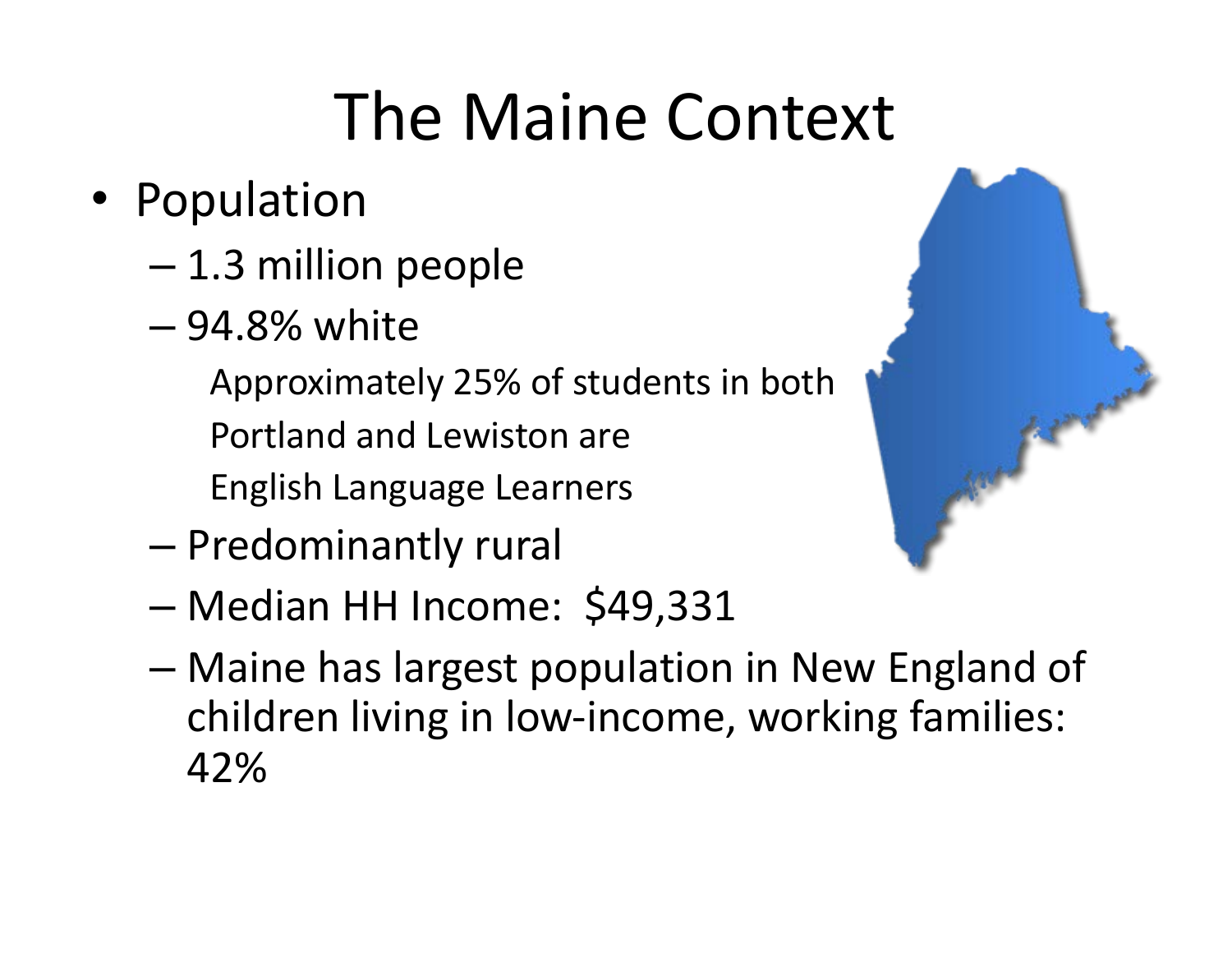### The Maine Context

- Education
	- $-$  88% HS graduation rate
	- 29% adults hold B.A. or higher
	- $-40\%$  hold A.A. or B.A.
- **Economy**

 $-$  Loss of traditional industries (fishing, farms, forestry) – 66% of job openings in Maine will require education beyond high school